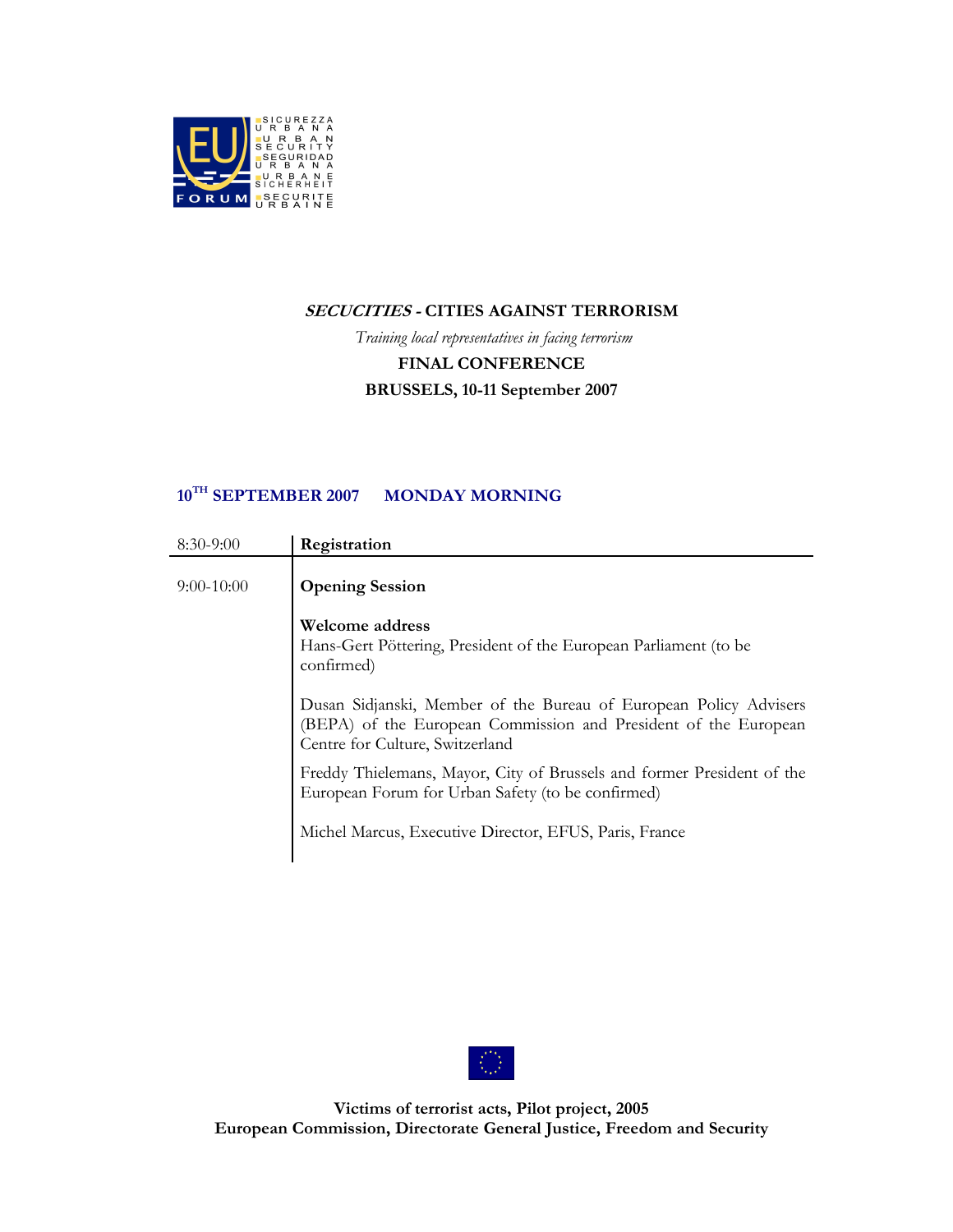### 10<sup>TH</sup> SEPTEMBER 2007 MONDAY MORNING

|               | $1th$ Module                                                                                                                                         |
|---------------|------------------------------------------------------------------------------------------------------------------------------------------------------|
|               | From Global War to Local Target: a Multidimensional Issue                                                                                            |
|               | <b>Chairman:</b> Dusan Sidjanski, Member of the Bureau of European Policy                                                                            |
|               | Advisers (BEPA) of the European Commission                                                                                                           |
|               |                                                                                                                                                      |
| $10:00-10:20$ | The War on Terror in Historical Perspective. Adam Roberts,<br>University of Oxford, Great Britain                                                    |
| $10:20-10:40$ | Democracy, Urbanization and Terrorism: What History Can Tell Us<br>Arnaud Blin, French Institute of Strategic Analysis, Paris                        |
| 10:40-11:00   | <b>COFFEE BREAK</b>                                                                                                                                  |
| 11:00-11:20   | From Nationalism to International Terrorism: a New Threat for the<br>City? Christina Schori Liang, Geneva Centre for Security Policy,<br>Switzerland |
| $11:20-12:15$ | <b>DEBATE</b>                                                                                                                                        |
| 12:15-14:00   | <b>LUNCH</b>                                                                                                                                         |

#### 10<sup>TH</sup> SEPTEMBER 2007 MONDAY AFTERNOON

|               | Module<br>Training Local Representatives in Facing Terrorism: CAT' Coordinators<br>Reports<br>Chairman : Frédéric Esposito, project manager, EFUS, Paris, France |
|---------------|------------------------------------------------------------------------------------------------------------------------------------------------------------------|
| 14:00-14:20   | Nelson Lourenço, Universidade Nova de Lisboa/Universidade Atlântica,<br>Portugal                                                                                 |
| $14:20-14:40$ | Henry Shaftoe, University of the West of England                                                                                                                 |
| 14:40-15:00   | Jacek Barcik, University of Silesia, Poland                                                                                                                      |
| $15:00-15:20$ | Hans-Jürgen Kerner, University of Tübingen, Germany                                                                                                              |
| $15:20-16:00$ | <b>DEBATE</b>                                                                                                                                                    |
| $16:00-16:20$ | <b>COFFEE BREAK</b>                                                                                                                                              |

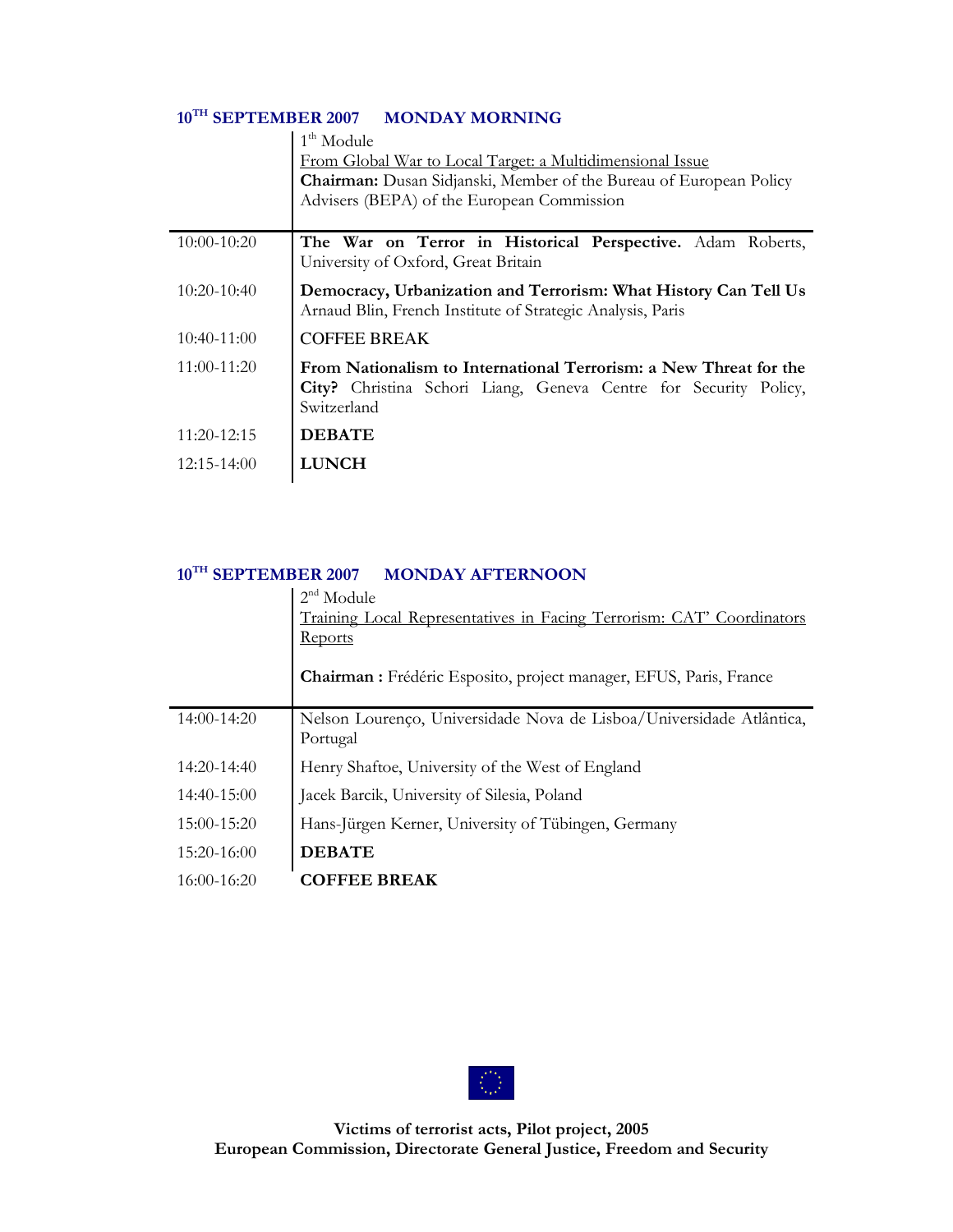## 10<sup>TH</sup> SEPTEMBER 2007 MONDAY AFTERNOON

|               | 3rd Module<br>Prevention of Terrorism: From Cooperation to Partnership                                                                                     |
|---------------|------------------------------------------------------------------------------------------------------------------------------------------------------------|
|               | <b>Chairman:</b> Jacek Barcik, University of Silesia, Poland                                                                                               |
| $16:20-16:40$ | The City of Brussels under Surveillance: the Case of the European<br><b>Summits.</b> Luc Ysebaert, Head of the Police, City of Brussels, Belgium           |
| $16:40-17:00$ | British Local Authorities' Experience at Prevention of Terrorism<br>Spencer Webster, Risk and Emergency Planning, Halton Borough<br>Council, Great Britain |
| $17:00-17:20$ | Madrid after March attacks. Enrique Baron Castaño, Head of the<br>National Guard of the City Police, Madrid, Spain (to be confirmed)                       |
| 17:20-18:00   | <b>DEBATE</b>                                                                                                                                              |
| $18:00-19h00$ | <b>RECEPTION</b>                                                                                                                                           |
| 20h00-22h00   | <b>DINNER</b>                                                                                                                                              |
|               |                                                                                                                                                            |

# 11<sup>TH</sup> SEPTEMBER 2007 TUESDAY MORNING

|              | $4th$ Module<br>Emergency Acts and Crisis Management after a Terrorist Attack<br>Chairman: Hans-Jürgen Kerner, University of Tübingen, Germany                                          |
|--------------|-----------------------------------------------------------------------------------------------------------------------------------------------------------------------------------------|
| $9:00-9:20$  | Managing assistance for the victims of terrorist acts. European<br>Experiences. Lina Kolesnikova, Consultant, Organisation for Security<br>and Co-operation in Europe                   |
| $9:20-9:40$  | Victims of Terrorism: the Psychosocial Response of the Security<br>Forces. Galvão da Silva, Captain of Guardia Nacional Republicana -<br>GNR, Bruno Brito, Psychologist - GNR, Portugal |
| $9:40-10:00$ | <b>FFEE BREAK</b>                                                                                                                                                                       |

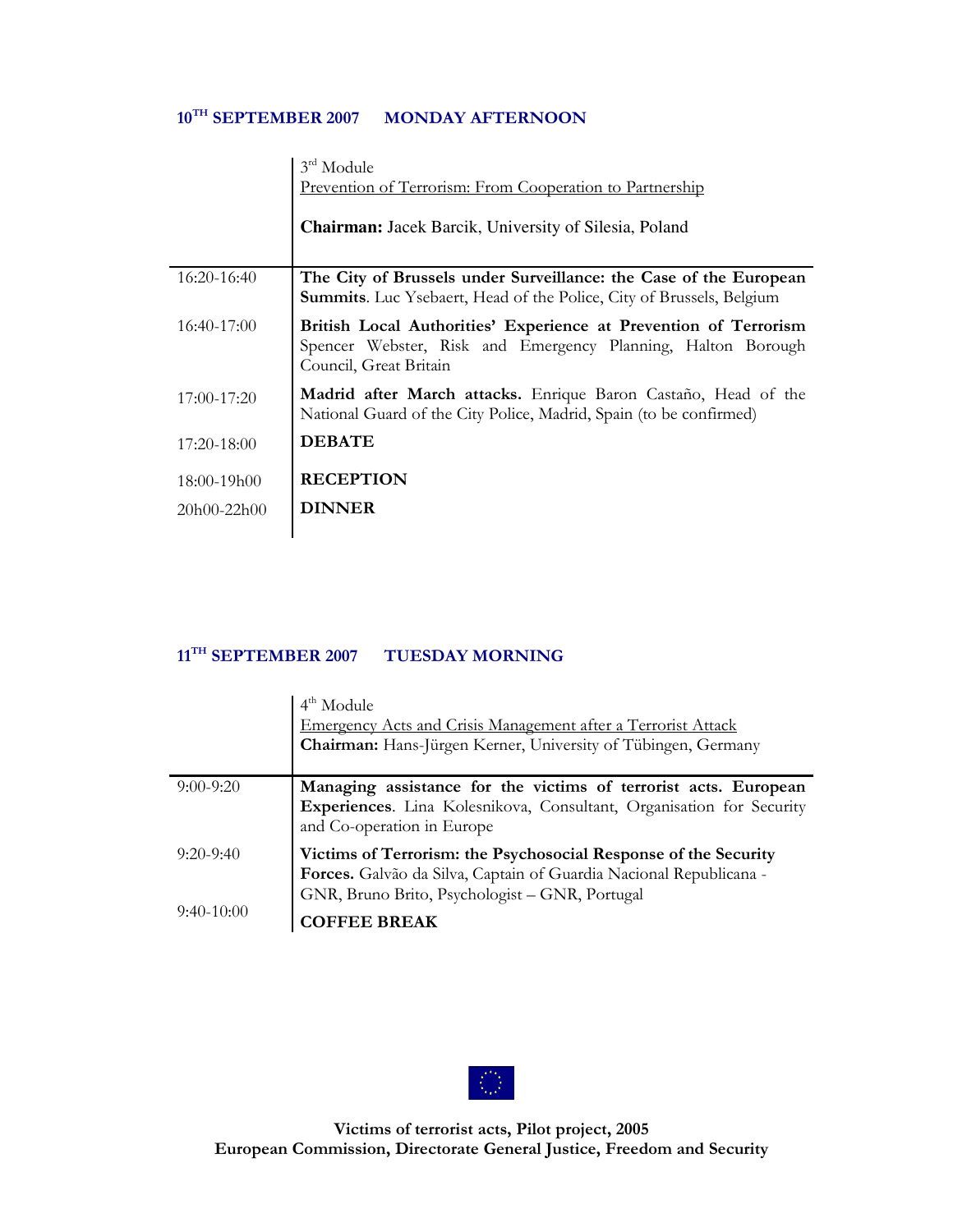## 11<sup>TH</sup> SEPTEMBER 2007 TUESDAY MORNING

|               | 5 <sup>th</sup> Module                                                                                                                                                                                                            |
|---------------|-----------------------------------------------------------------------------------------------------------------------------------------------------------------------------------------------------------------------------------|
|               | Terrorism and Intercommunity Relations                                                                                                                                                                                            |
|               | Chairman: Nelson Lourenço, Professor, Universidade Nova de<br>Lisboa/Universidade Atlântica, Portugal                                                                                                                             |
| 10:00-10:20   | Working with Local Communities. Asima Shaikh, Community<br>Cohesion & Conflict Resolution - NRA, Great Britain                                                                                                                    |
| $10:20-10:40$ | <b>Confidence-Building Measures: Cooperation between Minorities</b><br>and the Police in Germany. Mounir Azzaoui, Central Council of<br>Muslims in Germany                                                                        |
| 10:40-11:00   | Minimising the Breeding Grounds of Terrorism Through<br>Community Development and Social Inclusion for Immigrant and<br>Minority Groups. Iqbal Aslam, Community Development Worker with<br>Stichting Wijkwerk Leeuwarden, Holland |
| 11:00-12:00   | <b>DEBATE</b>                                                                                                                                                                                                                     |
| $12:00-13:30$ | <b>LUNCH</b>                                                                                                                                                                                                                      |
|               |                                                                                                                                                                                                                                   |

# 11<sup>TH</sup> SEPTEMBER 2007 TUESDAY AFTERNOON

|               | $6th$ Module<br>Institutional responses to terrorism: an European perspective                                                                                                                                 |
|---------------|---------------------------------------------------------------------------------------------------------------------------------------------------------------------------------------------------------------|
|               | Chairman: Michel Marcus, Executive Director, EFUS, Paris, France                                                                                                                                              |
| 13:30:13:50   | NATO campaign against terrorism: a political and military<br>response. James Appathurai, NATO Spokesman - to be confirmed                                                                                     |
| 13:50-14:10   | International cooperation and law enforcement. Humbert de Biolley,<br>Council of Europe Liaison Office with the European Union - Brussels                                                                     |
| $14:10-14:30$ | The Fight against Terrorism: Between Individual Freedom and the<br>Protection of Civil Society. Stavros Lambrinidis, MEP, Vice-Chairrman<br>of the Committee on Civil Liberties, Justice and Home Affairs, EU |
| 14:30-15:00   | <b>DEBATE</b>                                                                                                                                                                                                 |
| 15:00-15:15   | <b>COFFE BREAK</b>                                                                                                                                                                                            |